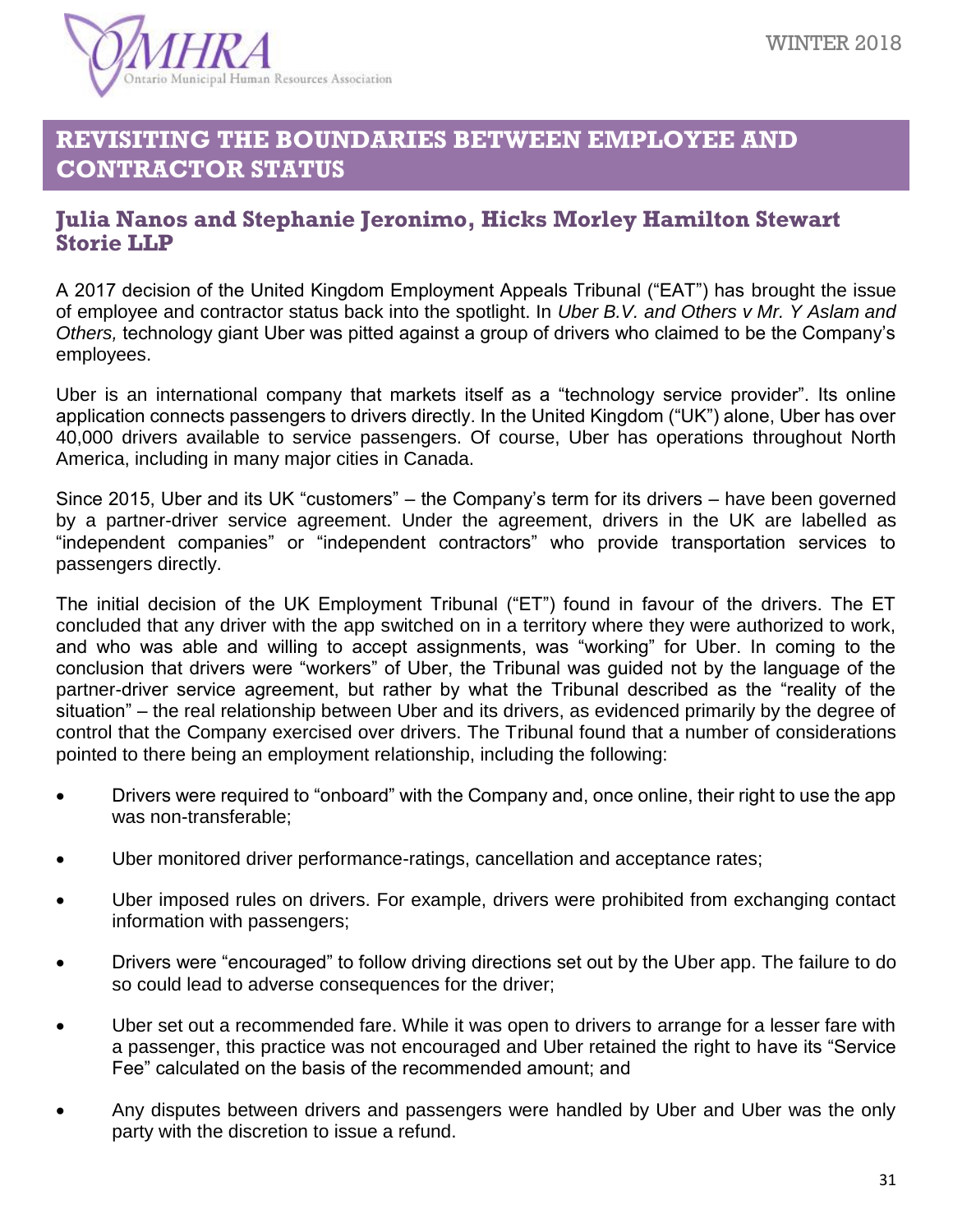

The Tribunal also focused on the obligation on drivers to accept work. Drivers could log on or off the app at any time. However, when they were online they were expected to be available. Acceptance statistics were recorded and drivers were warned against accepting less than 80% of trip requests. Further, while online, a failure to confirm availability for trips twice in a row resulted in a penalty, in the form of the driver being locked out of the system for 10 minutes.

Uber appealed the ET's decision that found drivers were workers of the Company. On appeal, Uber argued that the ET erred in disregarding the express language of the partner-driver service agreement, which classified drivers as independent contractors. Uber also argued that it was not a transportation service provider, but rather an agent between drivers and customers, meaning that drivers were providing services to their passengers and not to Uber itself. Uber also argued that drivers retained control over their use of the app and the driving experience.

The EAT dismissed the Company's appeal and adopted the reasoning of the lower Tribunal, finding that the correct approach was to focus on the "true agreement" between the parties. This approach considered the real relationship between the parties and was not dictated by the language of any written agreement. The Appeals Tribunal also noted that it was important to take into account the relative bargaining power of the parties when concluding a written agreement. The fact that the Company referred to drivers as independent contractors in the service agreement did not mean that drivers could not avail themselves of statutory employment protections. For that to be the case, drivers must not be employees. That conclusion could only be drawn by examining the true relationship between drivers and the Company.

[105] In the normal commercial environment [...] the starting point will be the written contractual documentation; indeed, unless it is said to be a sham or liable to rectification, the written contract is generally also the end point – the nature of the parties' relationship and respective obligations being governed by its terms. *Here, however, the ET was required to determine the nature of the*  relationship between ULL and the drivers for the purposes of statutory provisions in the field of *employment law; provisions enacted to provide protections to those often disadvantaged in any contractual bargain. The ET's starting point was to determine the true nature of the parties' bargain, having regard to all the circumstances.*

The EAT also focused on Uber's "control" over drivers and, in doing so, acknowledged that the exercise of control over an individual is the primary consideration in determining whether that individual is an employee or independent contractor. In this case, the drivers' lack of control was an indication that they were not entering into contracts with passengers on their own behalf but rather on behalf of Uber. Although the EAT acknowledged that drivers were responsible for providing their own "tools" – their cars – the other factors outlined above pointed away from the drivers being independent contractors.

In conclusion, the Appeals Tribunal found that it was open to the ET to conclude that there was a contract of employment between Uber and its drivers, and that drivers were providing services to customers on behalf of Uber as part of Uber's business of providing transportation services to passengers in the London area.

## **Reconsidering Status in Canada in the Wake of Bill 148**

What bearing does this decision from the United Kingdom have on Canadian law? Although outside our jurisdiction, the principles articulated in *Uber B.V.* are similar to those that were articulated by the Supreme Court of Canada in *671122 Ontario Ltd v Sagaz Industries Canada Inc.*, which remains the leading case on the issue of employment versus independent contractor status in Canada. In other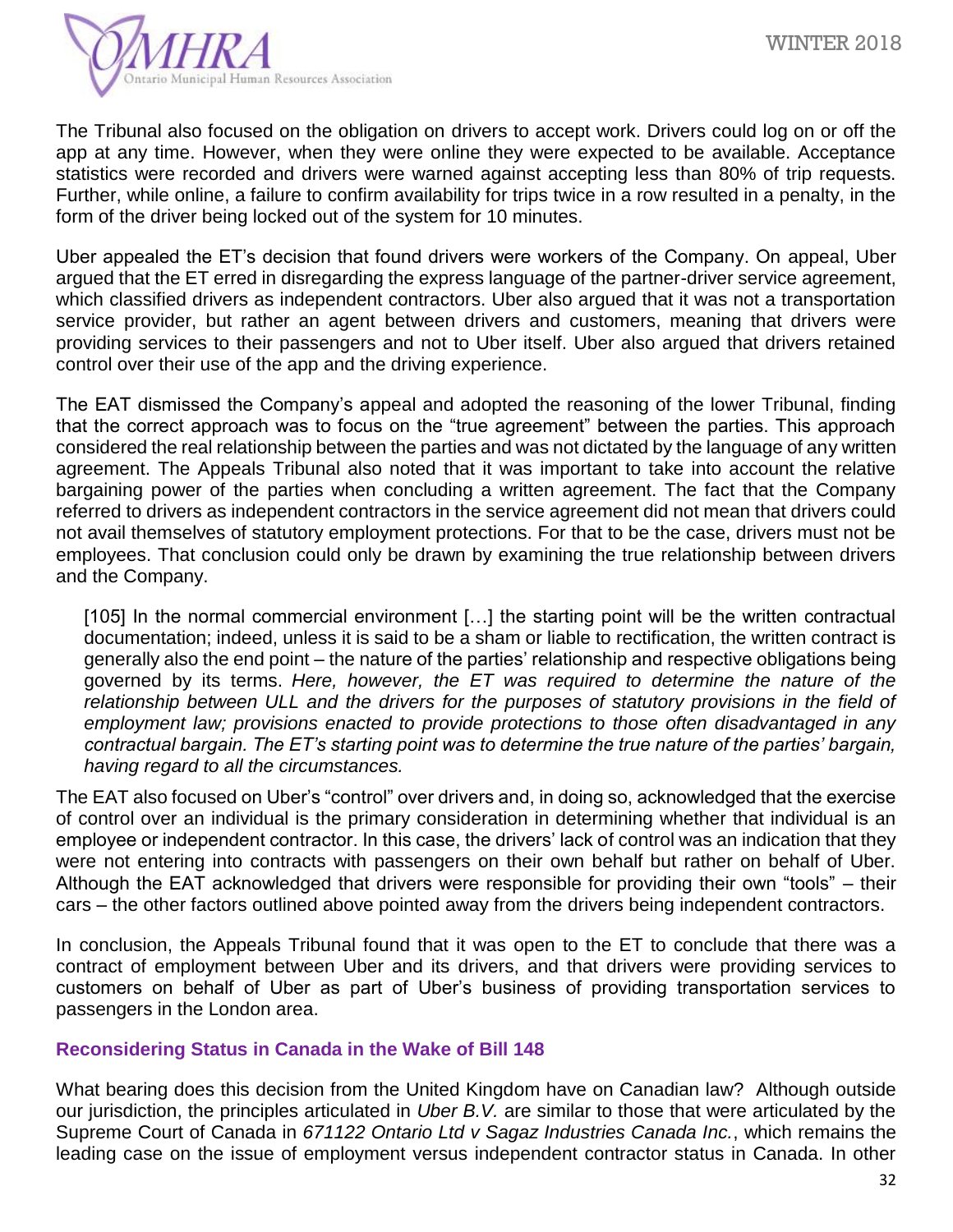

words, the decision of the UK EAT in *Uber B.V.* should serve as a reminder to employers of the pitfalls associated with improperly characterizing individuals as independent contractors.

Although it is important to document an independent contractor relationship into a written agreement, employers should keep in mind that the written contract will not be determinative of whether an employment or independent contractor relationship exists. The existence of an independent contractor agreement is simply one of many factors that will be examined. Similarly, the fact that the individual knowingly entered into an independent contractor relationship, and may have benefitted from that arrangement for many years, will likewise not be persuasive.

Rather, courts will examine the entirety of the relationship between the parties to determine its true nature. The central issue is whether the person engaged to perform services is performing them as a person in business on their own account, or rather are providing services on behalf of a company other than their own. The primary driving factor will be the degree of control that is (or isn't) exercised by the company over the individual and his or her daily activities. Does the individual dictate his or her own hours of work? Is the individual free to turn down work that is made available to him or her? These are only two questions that bear on the issue of control. Courts will also look at whether the individual provides his or her own equipment or supplies, whether or not the relationship is exclusive in nature, whether the individual is free to hire his or her own helpers, the degree of financial dependency (including billing arrangements), and who bears the opportunity for profit and risk of loss associated with the provision of services.

Improperly characterizing individuals as independent contractors can have serious implications, most commonly upon termination of the relationship. The fact that an individual has knowingly or willingly participated in an "independent contractor" relationship does not preclude the individual from making a successful claim for wrongful dismissal. Similarly, companies that improperly characterize individuals as independent contractors can face penalties and charges from the Canada Revenue Agency for failing to make proper deductions and remittances in respects of earnings.

These considerations have newfound importance in the wake of Bill 148. The *Fair Workplaces, Better Jobs Act, 2017* received Royal Assent on November 27, 2017, and introduced significant amendments to the *Employment Standards Act, 2000* ("*ESA*"). One such amendment is the addition of section 5.1, which prohibits employers from treating a "person who is an employee of the employer as if the person were not an employee". This amendment was enacted for the very purpose of combating precarious employment, including the mischaracterization of individuals as independent contractors. Under the amended *ESA*, employers will bear the onus of demonstrating that individuals who have been characterized as independent contractors are not employees, entitled to the minimum standards available under the *ESA*, and can face penalties under the *ESA* if unsuccessful in this regard. Unlike many other amendments contained in Bill 148, the requirement set out in section 5.1 came into force immediately upon Royal Assent.

In sum, employers in Ontario now face increased vulnerability to penalties, charges and monetary damage awards where employees are improperly misclassified as independent contractors. Employers should review their worker classifications immediately to ensure that all individuals who have been classified as independent contractors are in fact independent and not employees of the corporation. To do this, an in-depth examination of the true relationship between the corporation and the individual needs to occur. If the relationship more closely resembles that of an employment relationship, consideration needs to be given to re-classifying these individuals and documenting that change. Further, whenever engaging contractors in the future, the corporation need to do more than ensure that